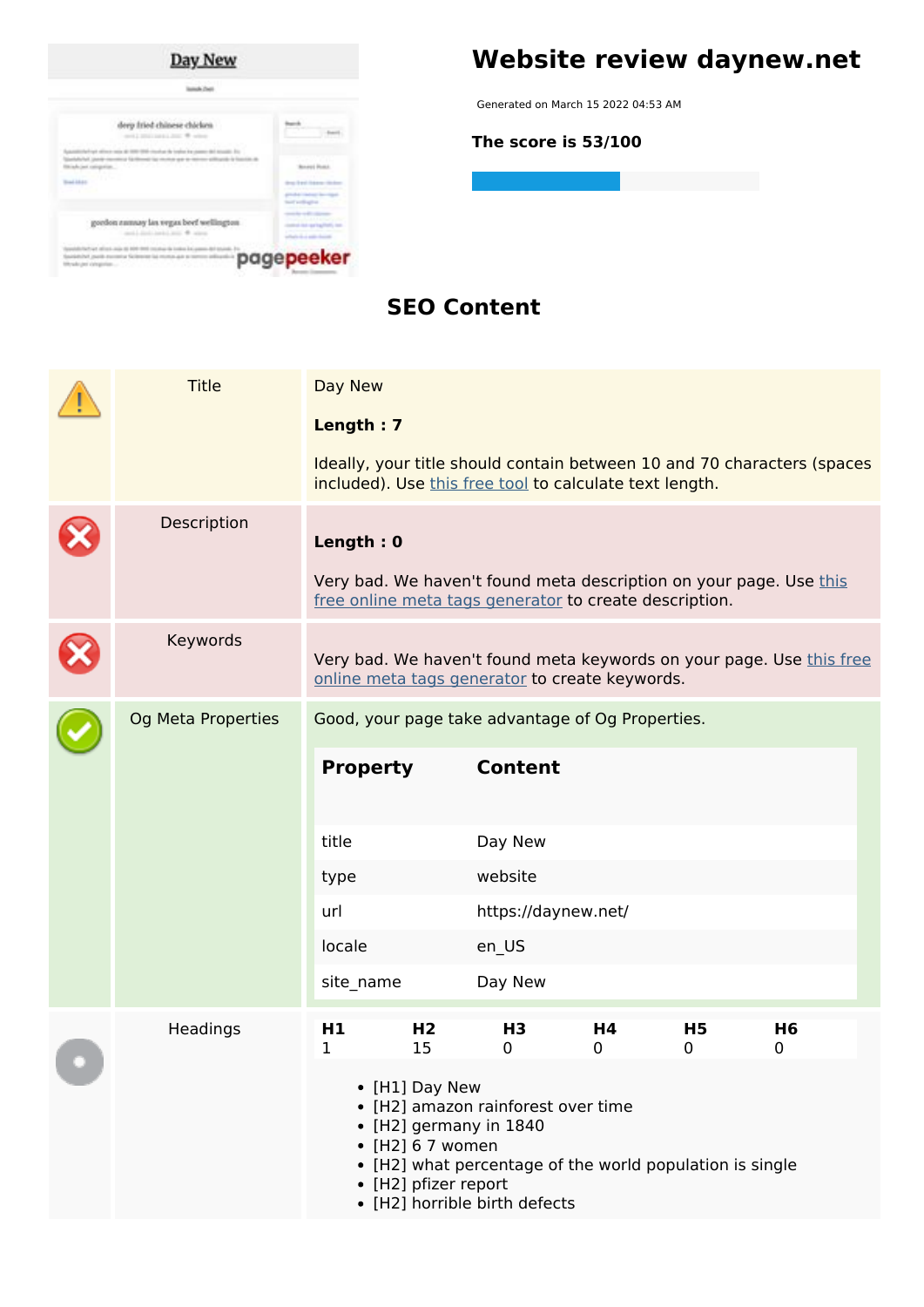### **SEO Content**

|                        | • [H2] nuclear power plants how they work<br>• [H2] how important is diet<br>• [H2] greece numbers<br>• [H2] cost lighting<br>• [H2] Posts navigation<br>• [H2] Recent Posts<br>• [H2] Recent Comments<br>• [H2] Archives<br>• [H2] Categories |
|------------------------|------------------------------------------------------------------------------------------------------------------------------------------------------------------------------------------------------------------------------------------------|
| Images                 | We found 0 images on this web page.<br>Good, most or all of your images have alt attributes.                                                                                                                                                   |
| <b>Text/HTML Ratio</b> | Ratio: 15%<br>Good, this page's ratio of text to HTML code is higher than 15, but<br>lower than 25 percent.                                                                                                                                    |
| Flash                  | Perfect, no Flash content has been detected on this page.                                                                                                                                                                                      |
| Iframe                 | Great, there are no Iframes detected on this page.                                                                                                                                                                                             |

### **SEO Links**

|  | <b>URL Rewrite</b>                | Good. Your links looks friendly!                          |
|--|-----------------------------------|-----------------------------------------------------------|
|  | Underscores in the<br><b>URLs</b> | Perfect! No underscores detected in your URLs.            |
|  | In-page links                     | We found a total of 21 links including 0 link(s) to files |
|  | <b>Statistics</b>                 | External Links: noFollow 0%                               |
|  |                                   | External Links: Passing Juice 9.52%                       |
|  |                                   | Internal Links 90.48%                                     |

## **In-page links**

| <b>Anchor</b> | <b>Type</b> | Juice |  |
|---------------|-------------|-------|--|
|               |             |       |  |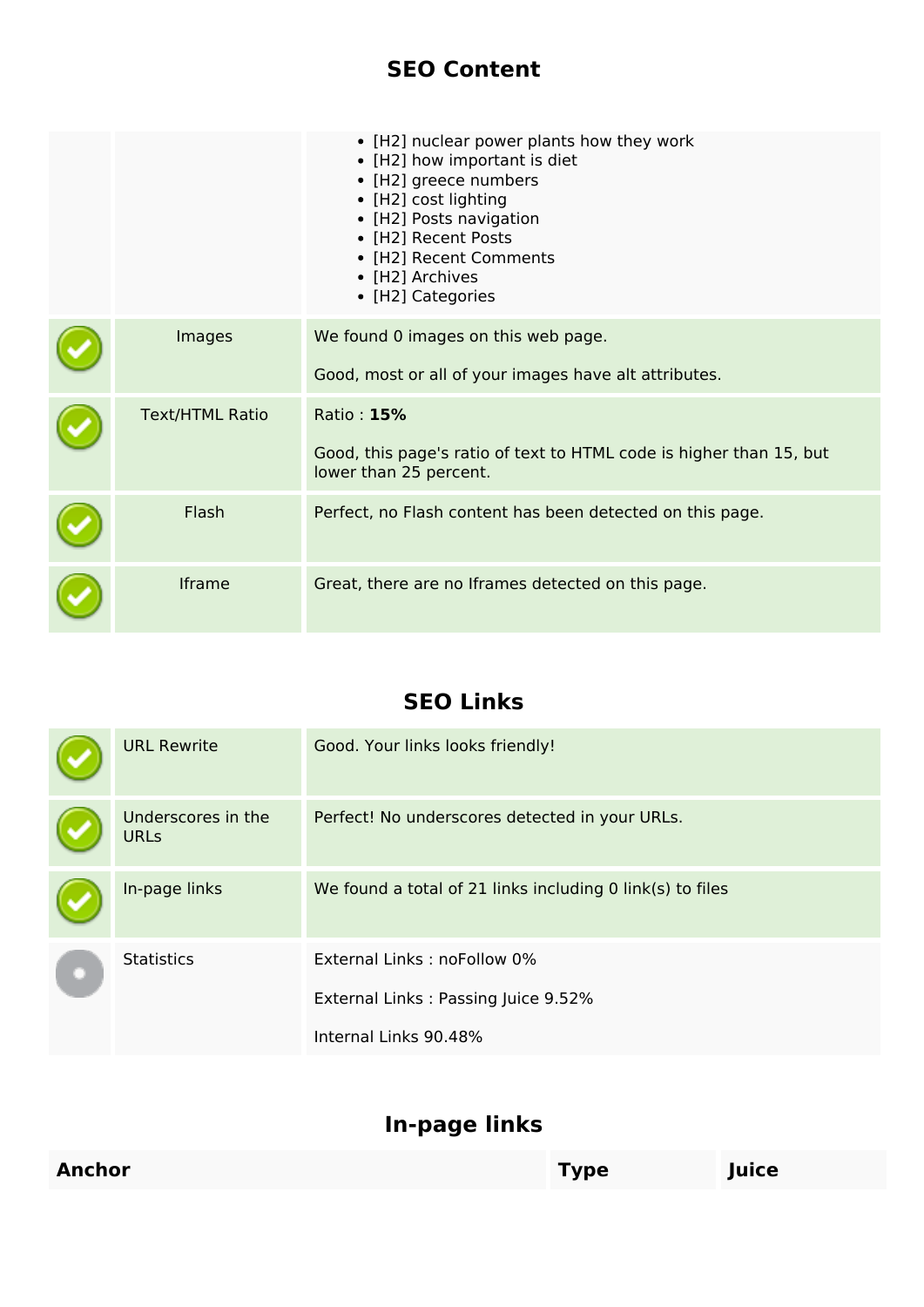# **In-page links**

| <b>Sample Page</b>                                | Internal | Passing Juice |
|---------------------------------------------------|----------|---------------|
| Skip to content                                   | Internal | Passing Juice |
| Day New                                           | Internal | Passing Juice |
| amazon rainforest over time                       | Internal | Passing Juice |
| admin                                             | Internal | Passing Juice |
| germany in 1840                                   | Internal | Passing Juice |
| 6 7 women                                         | Internal | Passing Juice |
| what percentage of the world population is single | Internal | Passing Juice |
| pfizer report                                     | Internal | Passing Juice |
| horrible birth defects                            | Internal | Passing Juice |
| nuclear power plants how they work                | Internal | Passing Juice |
| how important is diet                             | Internal | Passing Juice |
| greece numbers                                    | Internal | Passing Juice |
| cost lighting                                     | Internal | Passing Juice |
| $\overline{2}$                                    | Internal | Passing Juice |
| 9,230                                             | Internal | Passing Juice |
| A WordPress Commenter                             | External | Passing Juice |
| Hello world!                                      | Internal | Passing Juice |
| <b>March 2022</b>                                 | Internal | Passing Juice |
| Uncategorized                                     | Internal | Passing Juice |
| <b>Noor Alam</b>                                  | External | Passing Juice |

## **SEO Keywords**

| Keywords Cloud | using function stevehacks more<br>recipes world easily filtering<br>deserved march |
|----------------|------------------------------------------------------------------------------------|
|                |                                                                                    |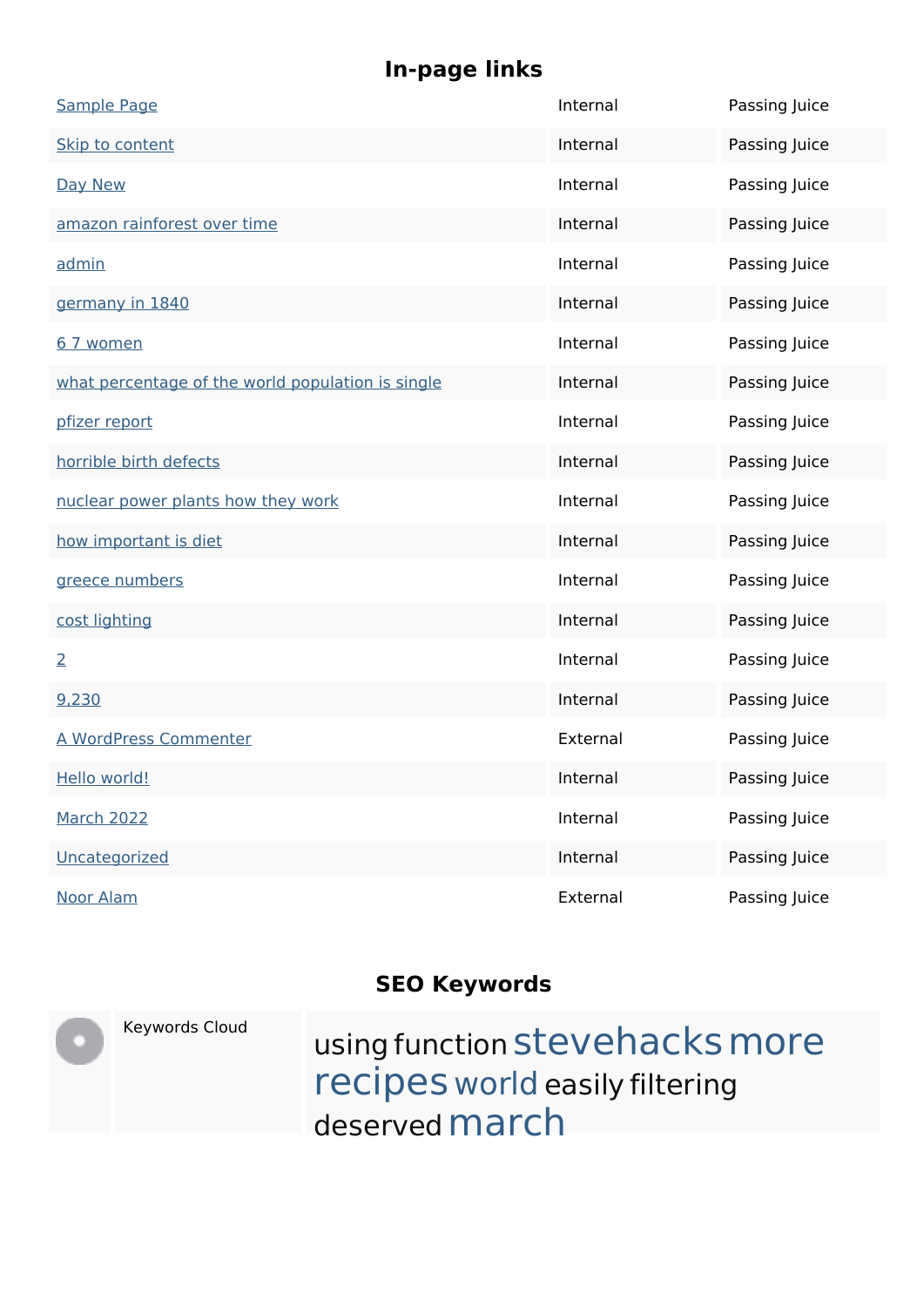## **Keywords Consistency**

| <b>Keyword</b> | Content | <b>Title</b> | <b>Keywords</b> | <b>Descripti</b><br>on | <b>Headings</b> |
|----------------|---------|--------------|-----------------|------------------------|-----------------|
| march          | 21      | ×            | ×               | ×                      | ×               |
| more           | 20      | ×            | ×               | ×                      | ×               |
| recipes        | 20      | ×            | ×               | ×                      | ×               |
| stevehacks     | 20      | ×            | ×               | ×                      | ×               |
| world          | 13      | ×            | ×               | ×                      |                 |

# **Usability**

| Url                | Domain: daynew.net<br>Length: $10$                |
|--------------------|---------------------------------------------------|
| Favicon            | Great, your website has a favicon.                |
| Printability       | We could not find a Print-Friendly CSS.           |
| Language           | Good. Your declared language is en.               |
| <b>Dublin Core</b> | This page does not take advantage of Dublin Core. |

### **Document**

| Doctype              | HTML 5                                               |
|----------------------|------------------------------------------------------|
| Encoding             | Perfect. Your declared charset is UTF-8.             |
| <b>W3C Validity</b>  | Errors: 2<br>Warnings: 16                            |
| <b>Email Privacy</b> | Great no email address has been found in plain text! |